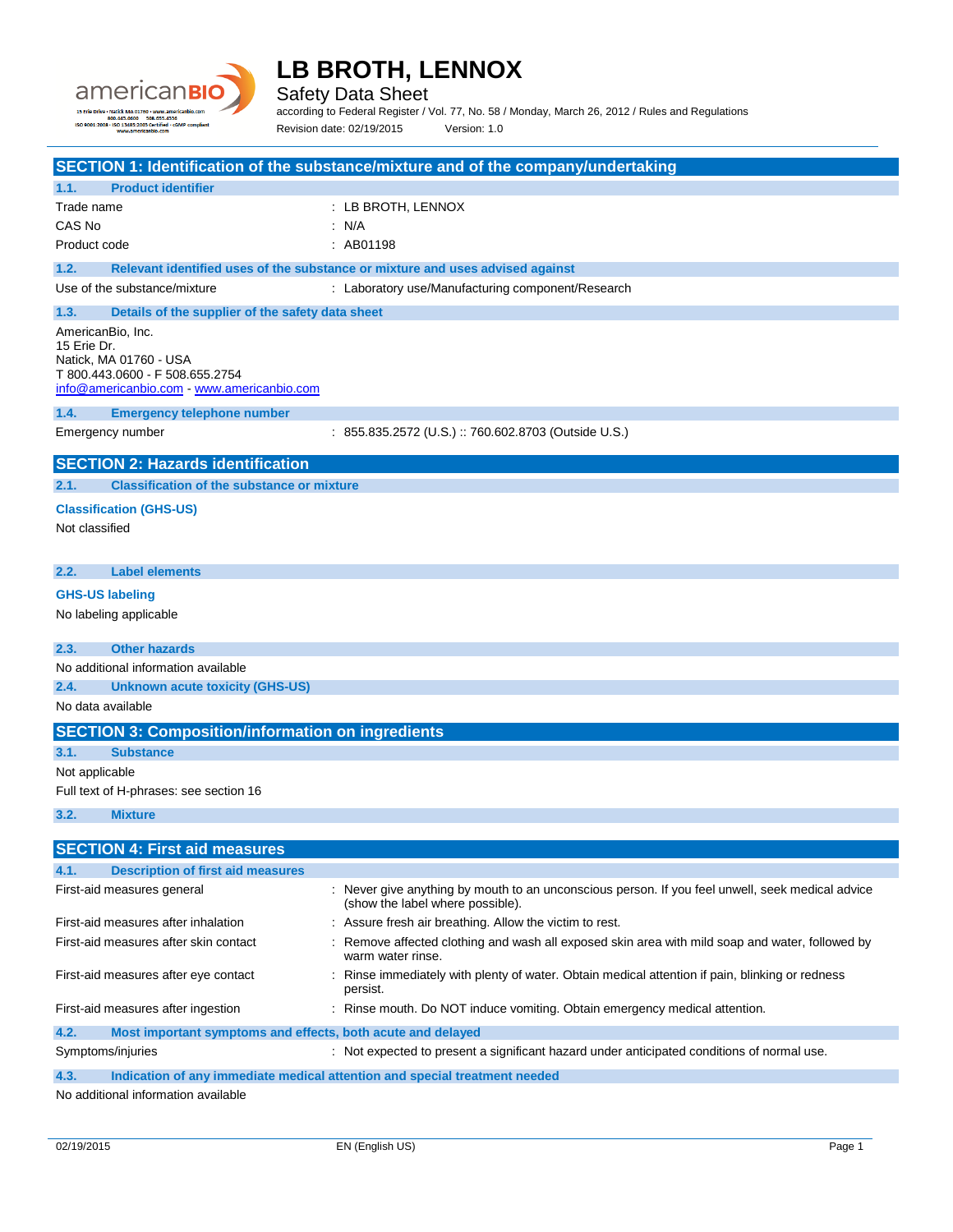### Safety Data Sheet

according to Federal Register / Vol. 77, No. 58 / Monday, March 26, 2012 / Rules and Regulations

|                                | <b>SECTION 5: Firefighting measures</b>                             |                                                                                                                                                                                            |
|--------------------------------|---------------------------------------------------------------------|--------------------------------------------------------------------------------------------------------------------------------------------------------------------------------------------|
| 5.1.                           | <b>Extinguishing media</b>                                          |                                                                                                                                                                                            |
|                                | suitable extinguishing media                                        | : Foam. Dry powder. Carbon dioxide. Water spray. Sand.                                                                                                                                     |
|                                | Unsuitable extinguishing media                                      | : Do not use a heavy water stream.                                                                                                                                                         |
| 5.2.                           | Special hazards arising from the substance or mixture               |                                                                                                                                                                                            |
|                                | No additional information available                                 |                                                                                                                                                                                            |
| 5.3.                           | <b>Advice for firefighters</b>                                      |                                                                                                                                                                                            |
|                                | Firefighting instructions                                           | : Use water spray or fog for cooling exposed containers. Exercise caution when fighting any                                                                                                |
| Protection during firefighting |                                                                     | chemical fire. Avoid (reject) fire-fighting water to enter environment.<br>Do not enter fire area without proper protective equipment, including respiratory protection.                   |
|                                | <b>SECTION 6: Accidental release measures</b>                       |                                                                                                                                                                                            |
| 6.1.                           | Personal precautions, protective equipment and emergency procedures |                                                                                                                                                                                            |
| 6.1.1.                         | For non-emergency personnel                                         |                                                                                                                                                                                            |
|                                | Emergency procedures                                                | : Evacuate unnecessary personnel.                                                                                                                                                          |
|                                |                                                                     |                                                                                                                                                                                            |
| 6.1.2.                         | For emergency responders                                            |                                                                                                                                                                                            |
|                                | Protective equipment                                                | : Equip cleanup crew with proper protection.                                                                                                                                               |
|                                | Emergency procedures                                                | : Ventilate area.                                                                                                                                                                          |
| 6.2.                           | <b>Environmental precautions</b>                                    |                                                                                                                                                                                            |
|                                |                                                                     | Prevent entry to sewers and public waters. Notify authorities if liquid enters sewers or public waters.                                                                                    |
| 6.3.                           | Methods and material for containment and cleaning up                |                                                                                                                                                                                            |
|                                | Methods for cleaning up                                             | : On land, sweep or shovel into suitable containers. Minimize generation of dust. Store away from<br>other materials.                                                                      |
| 6.4.                           | <b>Reference to other sections</b>                                  |                                                                                                                                                                                            |
|                                | See Heading 8. Exposure controls and personal protection.           |                                                                                                                                                                                            |
|                                | <b>SECTION 7: Handling and storage</b>                              |                                                                                                                                                                                            |
| 7.1.                           | <b>Precautions for safe handling</b>                                |                                                                                                                                                                                            |
|                                | Precautions for safe handling                                       | : Wash hands and other exposed areas with mild soap and water before eat, drink or smoke and<br>when leaving work. Provide good ventilation in process area to prevent formation of vapor. |
| 7.2.                           | <b>Conditions for safe storage, including any incompatibilities</b> |                                                                                                                                                                                            |
| Storage conditions             |                                                                     | : Keep only in the original container in a cool, well ventilated place away from : Direct sunlight.<br>Keep container closed when not in use.                                              |
|                                | Incompatible products                                               | Strong bases, strong acids.                                                                                                                                                                |
|                                | Incompatible materials                                              | Sources of ignition. Direct sunlight.                                                                                                                                                      |
|                                | Storage temperature                                                 | < 30 °C                                                                                                                                                                                    |
| 7.3.                           | <b>Specific end use(s)</b><br>No additional information available   |                                                                                                                                                                                            |
|                                | <b>SECTION 8: Exposure controls/personal protection</b>             |                                                                                                                                                                                            |
|                                |                                                                     |                                                                                                                                                                                            |
| 8.1.                           | <b>Control parameters</b><br>No additional information available    |                                                                                                                                                                                            |
|                                |                                                                     |                                                                                                                                                                                            |
| 8.2.                           | <b>Exposure controls</b>                                            |                                                                                                                                                                                            |
|                                |                                                                     |                                                                                                                                                                                            |
|                                | Personal protective equipment                                       | : Avoid all unnecessary exposure.                                                                                                                                                          |
| Hand protection                |                                                                     | Wear protective gloves.                                                                                                                                                                    |
| Eye protection                 |                                                                     | Chemical goggles or safety glasses.                                                                                                                                                        |
|                                | Respiratory protection                                              | Wear approved mask.                                                                                                                                                                        |
| Other information              |                                                                     | : When using, do not eat, drink or smoke.                                                                                                                                                  |
|                                | <b>SECTION 9: Physical and chemical properties</b>                  |                                                                                                                                                                                            |
| 9.1.                           | Information on basic physical and chemical properties               |                                                                                                                                                                                            |
| Physical state                 |                                                                     | : Solid                                                                                                                                                                                    |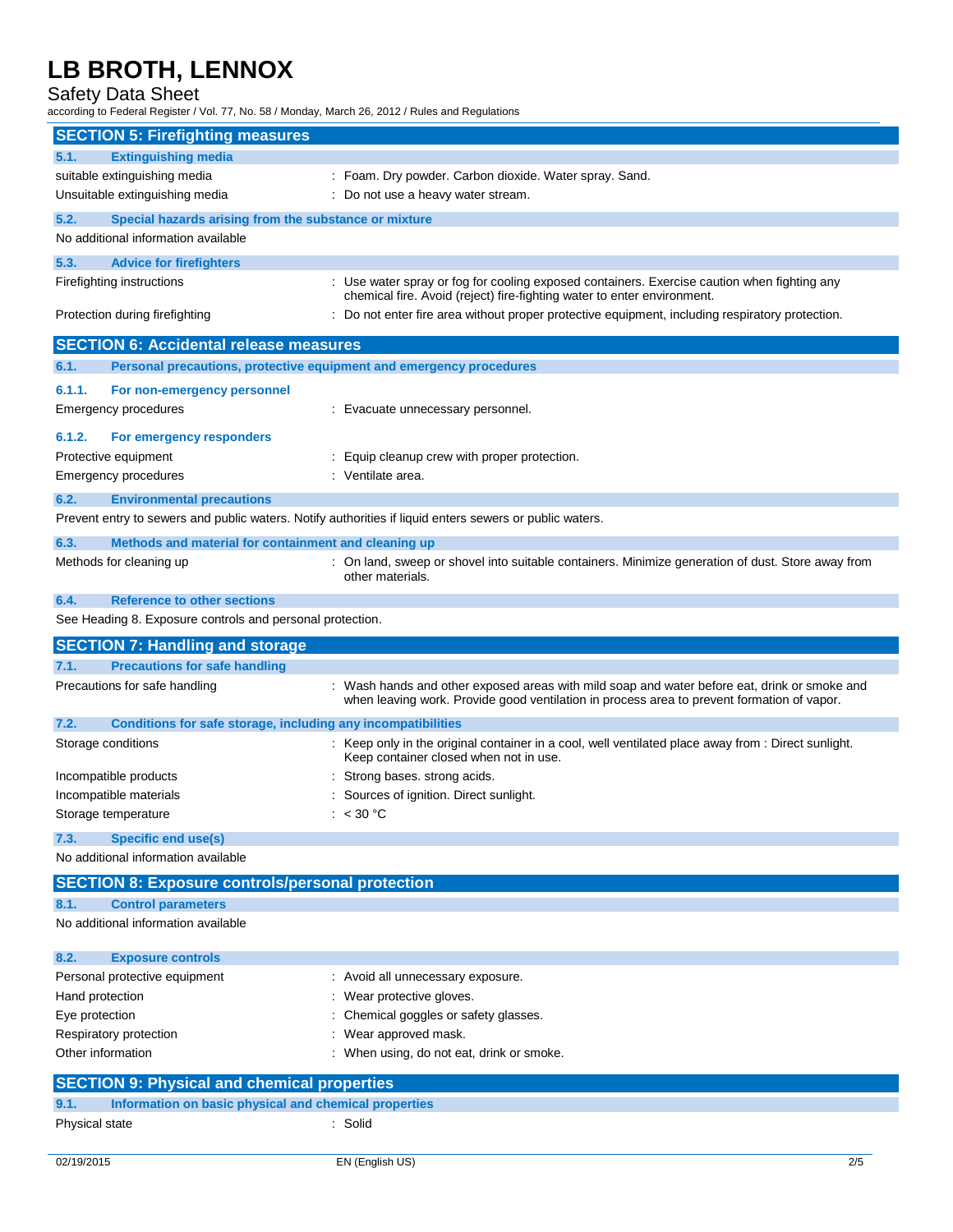### Safety Data Sheet

| according to Federal Register / Vol. 77, No. 58 / Monday, March 26, 2012 / Rules and Regulations |                     |
|--------------------------------------------------------------------------------------------------|---------------------|
| Color                                                                                            | : brown.            |
| Odor                                                                                             | characteristic.     |
| Odor threshold                                                                                   | : No data available |
| рH                                                                                               | : No data available |
| Relative evaporation rate (butyl acetate=1)                                                      | : No data available |
| Melting point                                                                                    | : No data available |
| Freezing point                                                                                   | : No data available |
| Boiling point                                                                                    | : No data available |
| Flash point                                                                                      | No data available   |
| Self ignition temperature                                                                        | : No data available |
| Decomposition temperature                                                                        | : No data available |
| Flammability (solid, gas)                                                                        | : No data available |
| Vapor pressure                                                                                   | : No data available |
| Relative vapor density at 20 °C                                                                  | : No data available |
| Relative density                                                                                 | : No data available |
| Solubility                                                                                       | No data available   |
| Log Pow                                                                                          | No data available   |
| Log Kow                                                                                          | No data available   |
| Viscosity, kinematic                                                                             | No data available   |
| Viscosity, dynamic                                                                               | : No data available |
| Explosive properties                                                                             | : No data available |
| Oxidizing properties                                                                             | : No data available |
| <b>Explosive limits</b>                                                                          | : No data available |
| 9.2.<br><b>Other information</b>                                                                 |                     |
| No additional information available                                                              |                     |
| <b>SECTION 10: Stability and reactivity</b>                                                      |                     |
| 10.1.<br><b>Reactivity</b>                                                                       |                     |
| No additional information available                                                              |                     |
| 10.2.<br><b>Chemical stability</b>                                                               |                     |
| Not established.                                                                                 |                     |
| 10.3.<br><b>Possibility of hazardous reactions</b>                                               |                     |
| Not established.                                                                                 |                     |
| 10.4.<br><b>Conditions to avoid</b>                                                              |                     |
| Direct sunlight. Extremely high or low temperatures.                                             |                     |
| <b>Incompatible materials</b><br>10.5.                                                           |                     |
| strong acids. Strong bases.                                                                      |                     |
| <b>Hazardous decomposition products</b><br>10.6.                                                 |                     |
| fume. Carbon monoxide. Carbon dioxide.                                                           |                     |
| <b>SECTION 11: Toxicological information</b>                                                     |                     |
| <b>Information on toxicological effects</b><br>11.1.                                             |                     |
|                                                                                                  |                     |
| Acute toxicity                                                                                   | : Not classified    |
| Skin corrosion/irritation                                                                        | : Not classified    |

| Skin corrosion/irritation                        | : Not classified            |
|--------------------------------------------------|-----------------------------|
| Serious eye damage/irritation                    | : Not classified            |
| Respiratory or skin sensitization                | : Not classified            |
| Germ cell mutagenicity                           | $\therefore$ Not classified |
| Carcinogenicity                                  | : Not classified            |
| Reproductive toxicity                            | Not classified              |
| Specific target organ toxicity (single exposure) | : Not classified            |
|                                                  |                             |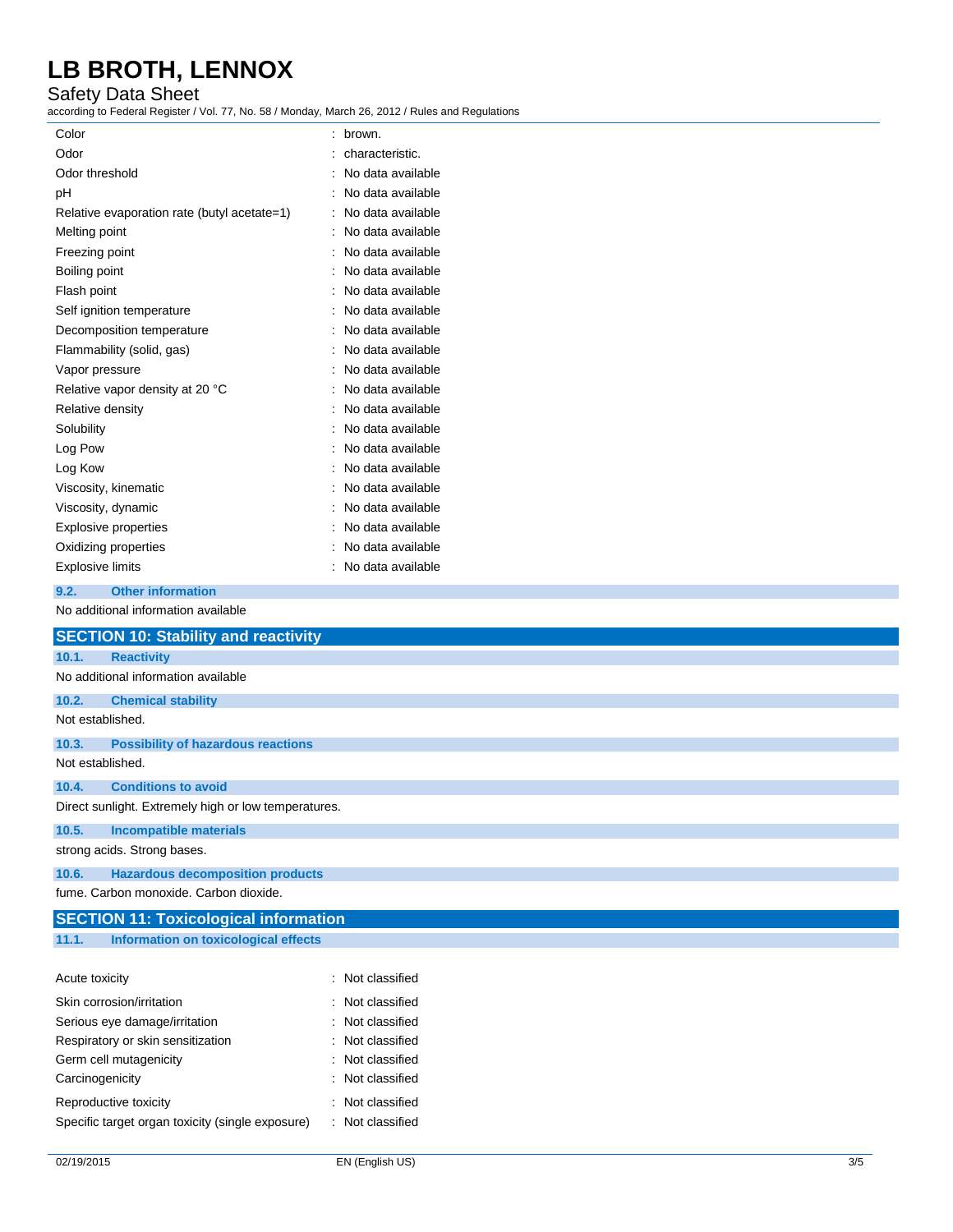**SECTION 40: Explanational info** 

### Safety Data Sheet

according to Federal Register / Vol. 77, No. 58 / Monday, March 26, 2012 / Rules and Regulations

| Specific target organ toxicity (repeated<br>exposure)  | : Not classified                                                  |
|--------------------------------------------------------|-------------------------------------------------------------------|
| Aspiration hazard                                      | : Not classified                                                  |
| Potential Adverse human health effects and<br>symptoms | Based on available data, the classification criteria are not met. |

| SECTION 12: Ecological information                  |                                                                           |
|-----------------------------------------------------|---------------------------------------------------------------------------|
| 12.1.<br><b>Toxicity</b>                            |                                                                           |
| No additional information available                 |                                                                           |
| 12.2.<br><b>Persistence and degradability</b>       |                                                                           |
| LB BROTH, LENNOX (N/A)                              |                                                                           |
| Persistence and degradability                       | Not established.                                                          |
| <b>Bioaccumulative potential</b><br>12.3.           |                                                                           |
| LB BROTH, LENNOX (N/A)                              |                                                                           |
| Bioaccumulative potential                           | Not established.                                                          |
| 12.4.<br><b>Mobility in soil</b>                    |                                                                           |
| No additional information available                 |                                                                           |
| 12.5.<br><b>Other adverse effects</b>               |                                                                           |
| Other information                                   | : Avoid release to the environment.                                       |
| <b>SECTION 13: Disposal considerations</b>          |                                                                           |
| 13.1.<br><b>Waste treatment methods</b>             |                                                                           |
| Waste disposal recommendations                      | : Dispose in a safe manner in accordance with local/national regulations. |
| Ecology - waste materials                           | : Avoid release to the environment.                                       |
| <b>SECTION 14: Transport information</b>            |                                                                           |
| In accordance with DOT                              |                                                                           |
| No dangerous good in sense of transport regulations |                                                                           |
| <b>Additional information</b>                       |                                                                           |
| Other information                                   | : No supplementary information available.                                 |
|                                                     |                                                                           |
| <b>ADR</b>                                          |                                                                           |
| Transport document description                      | $:$ UN N/A                                                                |
| Packing group (ADR)                                 | : N/A                                                                     |
| Hazard identification number (Kemler No.)           | : N/A                                                                     |
| Classification code (ADR)                           | : N/A                                                                     |
| <b>Transport by sea</b>                             |                                                                           |
| No additional information available                 |                                                                           |
| <b>Air transport</b>                                |                                                                           |
| No additional information available                 |                                                                           |
| <b>SECTION 15: Regulatory information</b>           |                                                                           |
| 15.1. US Federal regulations                        |                                                                           |
| No additional information available                 |                                                                           |
| 15.2. International regulations                     |                                                                           |
| <b>CANADA</b>                                       |                                                                           |

No additional information available

### **EU-Regulations**

No additional information available